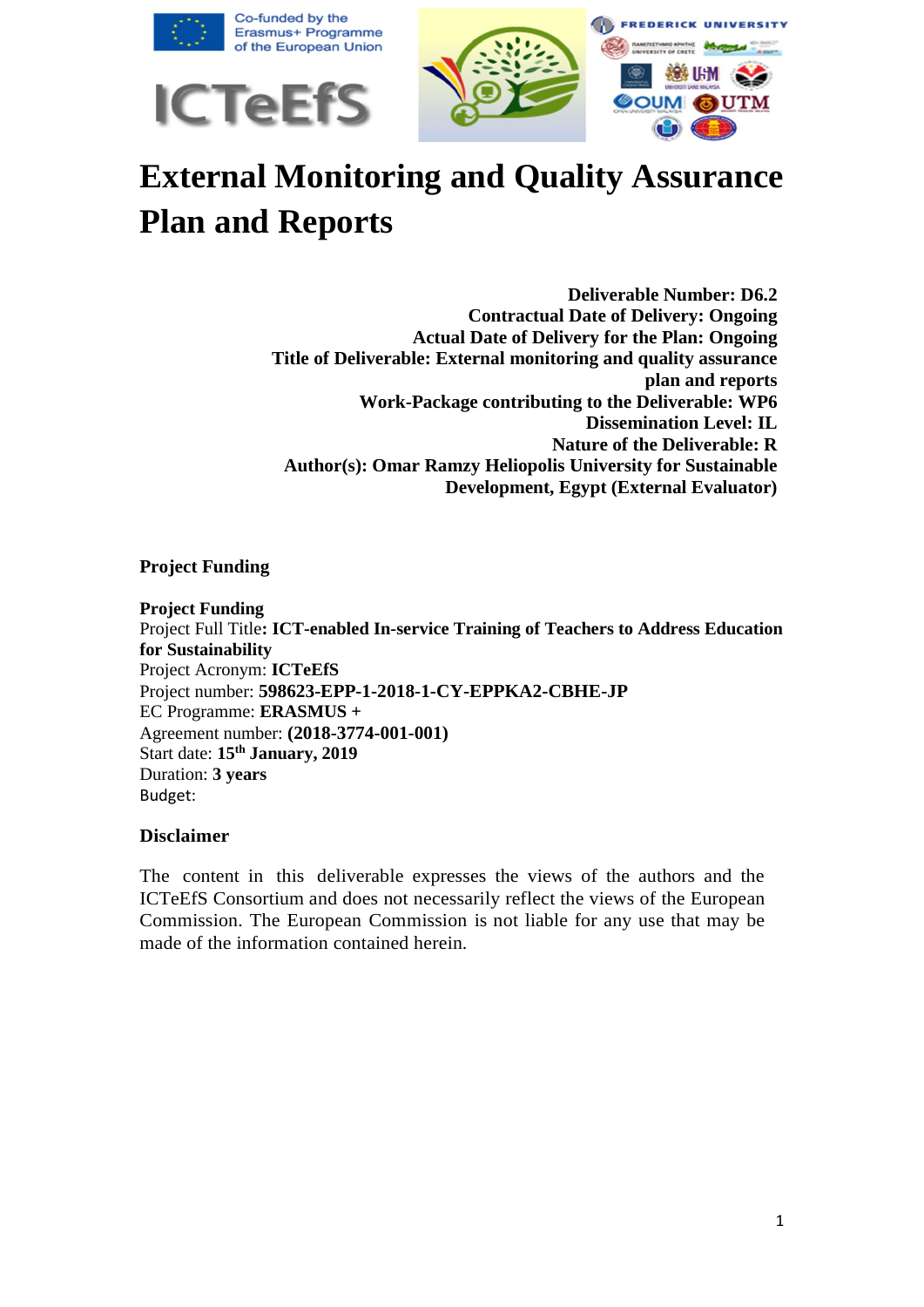#### **SUMMARY**

The courses were reviewed based on the DeCoRe plus methodology. The courses evaluation was developed among 2 phases. The first phase was the initial review along the deconstruction of the courses content. Whereby, the courses were initially reviewed to check if all the learning topics and activities are addressing the sustainability justice calls. Also, to assure that the courses' content is strongly connected to the 6 learning pillars for sustainable development (learning to know, learning to be, learning to live together, learning to do, learning to transform oneself and society & learning to give and share) and with the 10 Cs reflecting the students' ability to scan the external environment and to capitalize on their studies to serve their community for a collective common goal.

In addition, the assessment methods technicalities, highlighting on the key concepts of the authentic assessment and how effective the values and outcomes of the courses are explicitly assessed.

The reviewer focused on pinpointing if there is any gaps or omissions between the courses' description and the courses' content, highlighting on the reasons and motives (if found) and giving instructions to cover these gaps or to add any omitted points if it could help in delivering to courses' intended outcomes.

After reviewing these sections in the courses' outline, digitalized, problem solving and critical thinking activities were added to courses' outlines, to equip the students with reflexive, adaptable, socio-humanistic scanning and communication skills.

The second phase started, when the instructors reconstructed the courses' outline and the reviewer is giving the final evaluation according to the given feedback and thematic areas of each course.

The final evaluation was including all the courses' outlines to make sure that the courses' description is aligned with the courses' objectives. Making sure that each course content is delivered among number of modules along the semester, every module is addressing specific outcomes constructing knowledge that empower the students' competencies to change the reality by digitalized and comprehensive collaborative activities between the students mirroring the theory.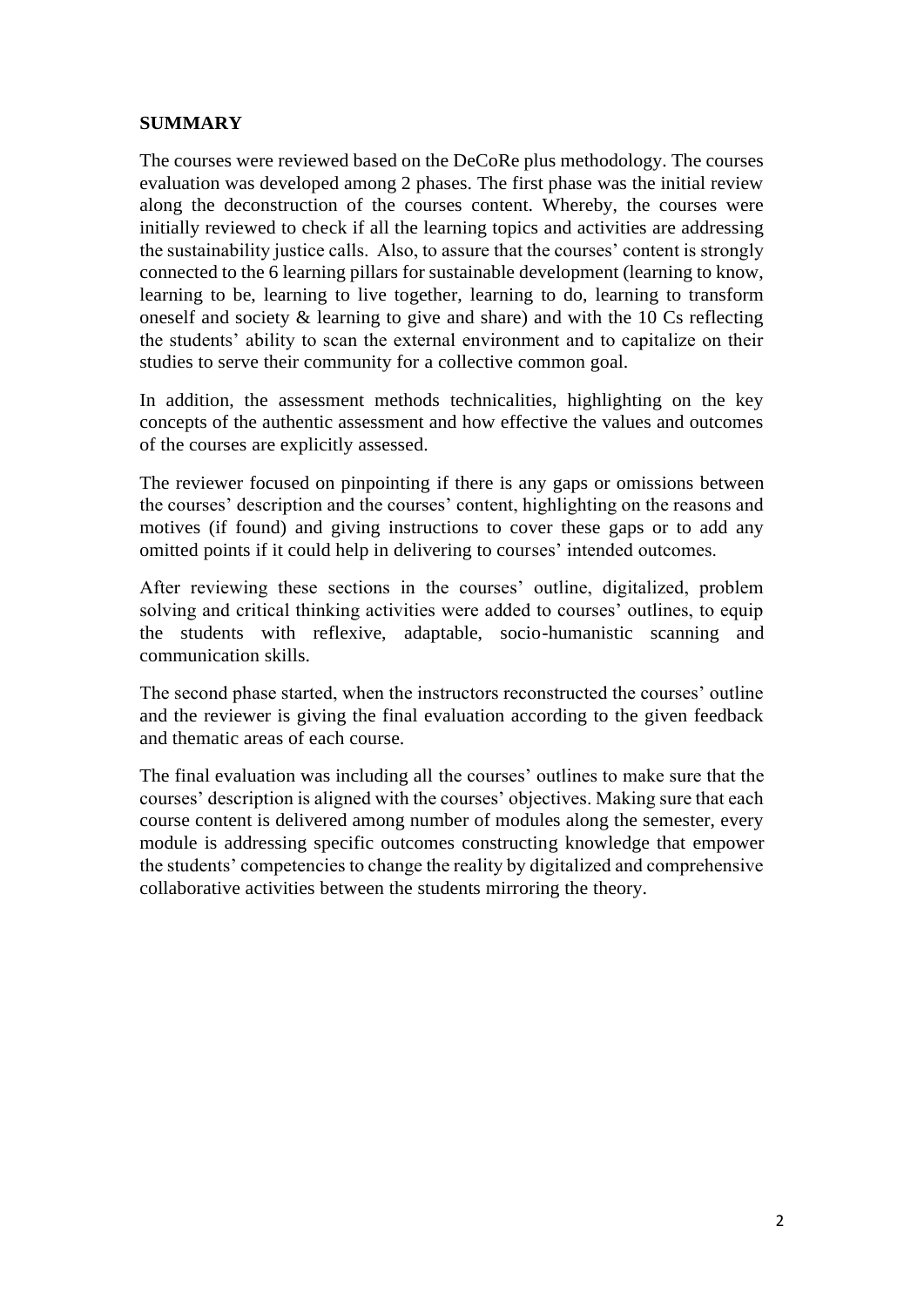### **First Evaluation (Vietnam)**

| $\frac{1}{\text{POF}}$<br>$\frac{1}{\rho_{\rm DF}}$<br>Urban Environmental<br>Environmental<br>11.<br>1.<br>Urban Environment<br>Biotechnology<br>Final, Environmental<br>Management<br>Biotechnology_Decon:<br>Management<br>$\frac{1}{PDF}$<br>$\frac{1}{\rho_{\text{DF}}}$<br>Module Community<br>Construction<br>2.<br>organization and<br>12.<br>DeCoRe plus<br>Final, Construction<br>materials<br>development<br>ComOrg.pdf<br>materials_Deconstruct<br>$\frac{1}{\text{PDF}}$<br>$\frac{1}{PDF}$<br>3.<br><b>Lifelong Education</b><br>13.<br><b>Marketing Strategy</b><br>DeCoRe plus Lifelong<br>Final, Marketing<br>Strategy - DeCorePlus<br>edu (1).pdf<br>$\frac{1}{\rho_{\text{DF}}}$<br>$\frac{1}{\text{PDF}}$<br>Solid Waste<br>Introduction to Sociology<br>4.<br>14.<br>Final, SOLID WASTE<br>DeCoRe plus-<br>of Education<br>Management<br>Introduction to Sociol<br>MANAGEMENT_Deco<br>$\frac{1}{\rho_{\text{DF}}}$<br>$\frac{1}{PDF}$<br>Technology<br>15.<br><b>Enhanced Language</b><br>5.<br>Development studies<br>DeCoRe<br>Final,<br>Learning<br>plus-Development Stu<br>TECHNOLOGY-ENHAM<br>$\frac{1}{PDF}$<br>$\frac{1}{\pi}$<br>Developmental<br>Hydraulic<br>16.<br>6.<br>DeCoRe<br>Psychology<br><b>Structures</b><br>Final , Hydraulic<br>plus-Developmental P<br>structures_Deconstruc<br>$\frac{1}{\text{PDF}}$<br>$\frac{1}{\text{PDF}}$<br>Economic<br>7.<br>Internship 3<br>17.<br>DeCoRe<br>Final Economic<br>Anthropology<br>plus-Internship.pdf<br>Anthropology.pdf<br>$\blacktriangleright$<br>$\frac{\lambda}{\text{pof}}$<br>Economic, Social<br>Environment and<br>PDF<br>18.<br>and Environmental<br>8.<br>DeCoRe-plus-_-Envir<br>Final Economic-Social<br>development<br><b>Impact Assessment</b><br>onment and developn<br>and Environmental Im<br>$rac{1}{\text{PDF}}$<br>$\frac{1}{\rho_{DF}}$<br>Environmental<br>19.<br>9.<br><b>Quality management</b><br>Final, Quality<br>Final, EIA_Deconstruct<br><b>Impact Assessment</b><br>Management_Decons <sup>®</sup><br>With Activity.pdf<br>$\frac{1}{\text{p}_{\text{DF}}}$<br>$\frac{1}{\text{PDF}}$<br>Environmental<br>10.<br><b>Business law</b><br>20.<br>Final, Business law -<br>Science<br>Final, Environmental<br>DeCoRe plus (updated<br>Science_Deconstruct.p |  |  |  |  |
|-----------------------------------------------------------------------------------------------------------------------------------------------------------------------------------------------------------------------------------------------------------------------------------------------------------------------------------------------------------------------------------------------------------------------------------------------------------------------------------------------------------------------------------------------------------------------------------------------------------------------------------------------------------------------------------------------------------------------------------------------------------------------------------------------------------------------------------------------------------------------------------------------------------------------------------------------------------------------------------------------------------------------------------------------------------------------------------------------------------------------------------------------------------------------------------------------------------------------------------------------------------------------------------------------------------------------------------------------------------------------------------------------------------------------------------------------------------------------------------------------------------------------------------------------------------------------------------------------------------------------------------------------------------------------------------------------------------------------------------------------------------------------------------------------------------------------------------------------------------------------------------------------------------------------------------------------------------------------------------------------------------------------------------------------------------------------------------------------------------------------------------------------------------------------------------------------------------------------------------------------------------------------------|--|--|--|--|
|                                                                                                                                                                                                                                                                                                                                                                                                                                                                                                                                                                                                                                                                                                                                                                                                                                                                                                                                                                                                                                                                                                                                                                                                                                                                                                                                                                                                                                                                                                                                                                                                                                                                                                                                                                                                                                                                                                                                                                                                                                                                                                                                                                                                                                                                             |  |  |  |  |
|                                                                                                                                                                                                                                                                                                                                                                                                                                                                                                                                                                                                                                                                                                                                                                                                                                                                                                                                                                                                                                                                                                                                                                                                                                                                                                                                                                                                                                                                                                                                                                                                                                                                                                                                                                                                                                                                                                                                                                                                                                                                                                                                                                                                                                                                             |  |  |  |  |
|                                                                                                                                                                                                                                                                                                                                                                                                                                                                                                                                                                                                                                                                                                                                                                                                                                                                                                                                                                                                                                                                                                                                                                                                                                                                                                                                                                                                                                                                                                                                                                                                                                                                                                                                                                                                                                                                                                                                                                                                                                                                                                                                                                                                                                                                             |  |  |  |  |
|                                                                                                                                                                                                                                                                                                                                                                                                                                                                                                                                                                                                                                                                                                                                                                                                                                                                                                                                                                                                                                                                                                                                                                                                                                                                                                                                                                                                                                                                                                                                                                                                                                                                                                                                                                                                                                                                                                                                                                                                                                                                                                                                                                                                                                                                             |  |  |  |  |
|                                                                                                                                                                                                                                                                                                                                                                                                                                                                                                                                                                                                                                                                                                                                                                                                                                                                                                                                                                                                                                                                                                                                                                                                                                                                                                                                                                                                                                                                                                                                                                                                                                                                                                                                                                                                                                                                                                                                                                                                                                                                                                                                                                                                                                                                             |  |  |  |  |
|                                                                                                                                                                                                                                                                                                                                                                                                                                                                                                                                                                                                                                                                                                                                                                                                                                                                                                                                                                                                                                                                                                                                                                                                                                                                                                                                                                                                                                                                                                                                                                                                                                                                                                                                                                                                                                                                                                                                                                                                                                                                                                                                                                                                                                                                             |  |  |  |  |
|                                                                                                                                                                                                                                                                                                                                                                                                                                                                                                                                                                                                                                                                                                                                                                                                                                                                                                                                                                                                                                                                                                                                                                                                                                                                                                                                                                                                                                                                                                                                                                                                                                                                                                                                                                                                                                                                                                                                                                                                                                                                                                                                                                                                                                                                             |  |  |  |  |
|                                                                                                                                                                                                                                                                                                                                                                                                                                                                                                                                                                                                                                                                                                                                                                                                                                                                                                                                                                                                                                                                                                                                                                                                                                                                                                                                                                                                                                                                                                                                                                                                                                                                                                                                                                                                                                                                                                                                                                                                                                                                                                                                                                                                                                                                             |  |  |  |  |
|                                                                                                                                                                                                                                                                                                                                                                                                                                                                                                                                                                                                                                                                                                                                                                                                                                                                                                                                                                                                                                                                                                                                                                                                                                                                                                                                                                                                                                                                                                                                                                                                                                                                                                                                                                                                                                                                                                                                                                                                                                                                                                                                                                                                                                                                             |  |  |  |  |
|                                                                                                                                                                                                                                                                                                                                                                                                                                                                                                                                                                                                                                                                                                                                                                                                                                                                                                                                                                                                                                                                                                                                                                                                                                                                                                                                                                                                                                                                                                                                                                                                                                                                                                                                                                                                                                                                                                                                                                                                                                                                                                                                                                                                                                                                             |  |  |  |  |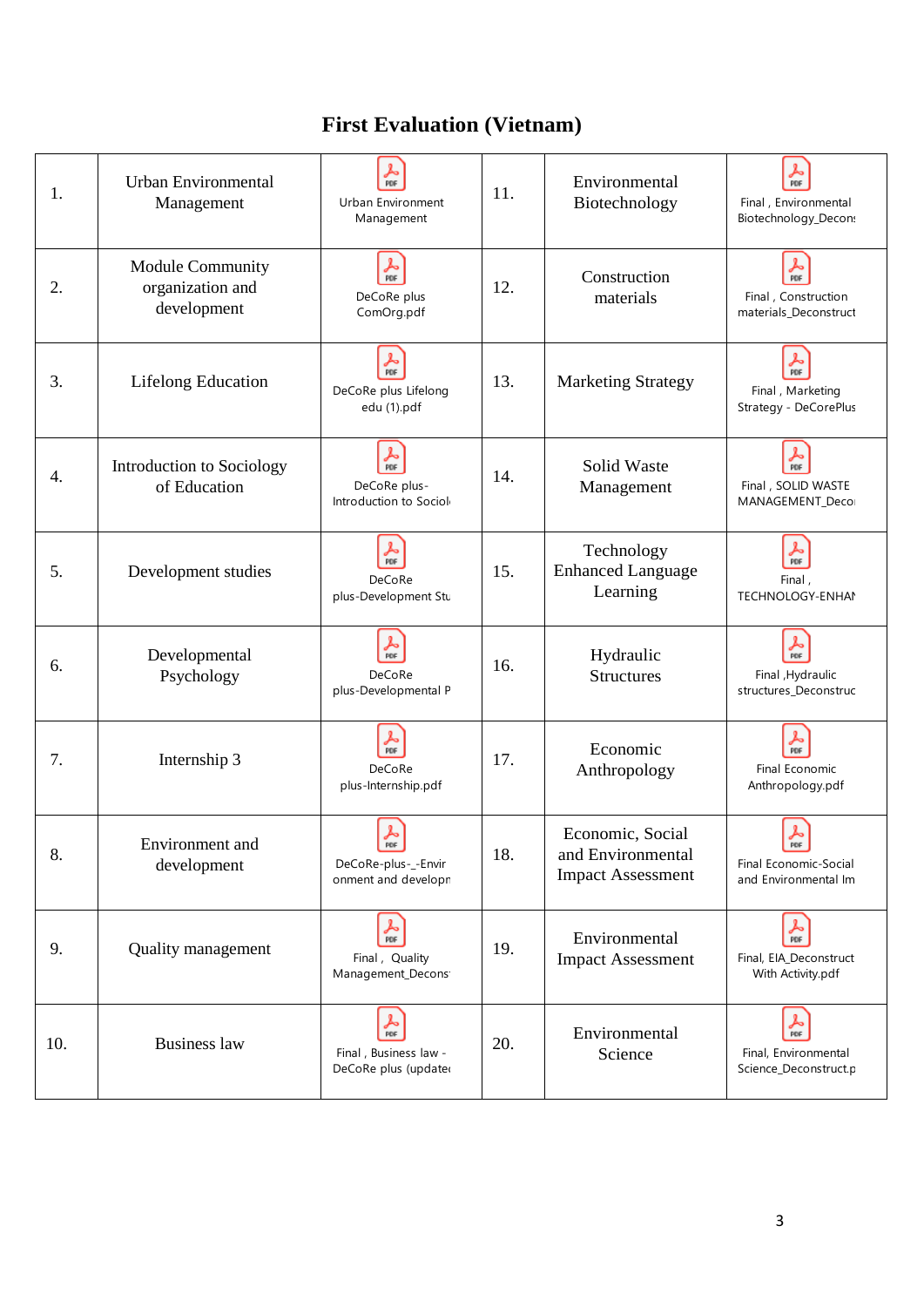#### **First Evaluation (Indonesia)**

| 1.               | Ecology                                                                         | $\frac{1}{\text{PDF}}$<br>Final, [REVISED]<br>UGM - Ecology (1) (2)             | 9.  | <b>General Biology</b> | ዾ<br>PDF<br>Final, [REVISED] UGM<br>- General Biology (1) ( |
|------------------|---------------------------------------------------------------------------------|---------------------------------------------------------------------------------|-----|------------------------|-------------------------------------------------------------|
| 2.               | The basic of Social<br>Sciences                                                 | $\frac{1}{\pi}$<br>Final, . [REVISED]<br>UGM - Basic of Social                  | 10. | Hydrometeorology       | $\frac{1}{PDF}$<br>Final, [REVISED]<br>UGM -Hydrometeorol   |
| 3.               | <b>Conservation Biology</b>                                                     | $\frac{1}{\rho_{\text{DF}}}$<br>Final, [REVISED]<br><b>UGM</b> - Conservation I |     |                        |                                                             |
| $\overline{4}$ . | <b>Student Community</b><br>Services - Community<br><b>Empowerment Learning</b> | $\frac{1}{\rho_{DF}}$<br>Final, [REVISED]<br><b>UGM</b> - Deconstructior        |     |                        |                                                             |
| 5.               | Indonesian Art and<br>Culture                                                   | $\frac{1}{\text{PDF}}$<br>Final, [REVISED]<br><b>UGM - Deconstructior</b>       |     |                        |                                                             |
| 6.               | Introduction to Game<br>Theory                                                  | ⅄<br>PDF<br>Final, [REVISED]<br><b>UGM</b> - Deconstructior                     |     |                        |                                                             |
| 7.               | Pancasila                                                                       | $\frac{1}{\rho_{\text{DF}}}$<br>Final, [REVISED]<br><b>UGM - Deconstruction</b> |     |                        |                                                             |
| 8.               | <b>Training of Successful</b><br><b>Learners for Freshmen</b>                   | $\frac{1}{\text{p}_{\text{DF}}}$<br>Final, [REVISED]<br>UGM - Success Skill (F  |     |                        |                                                             |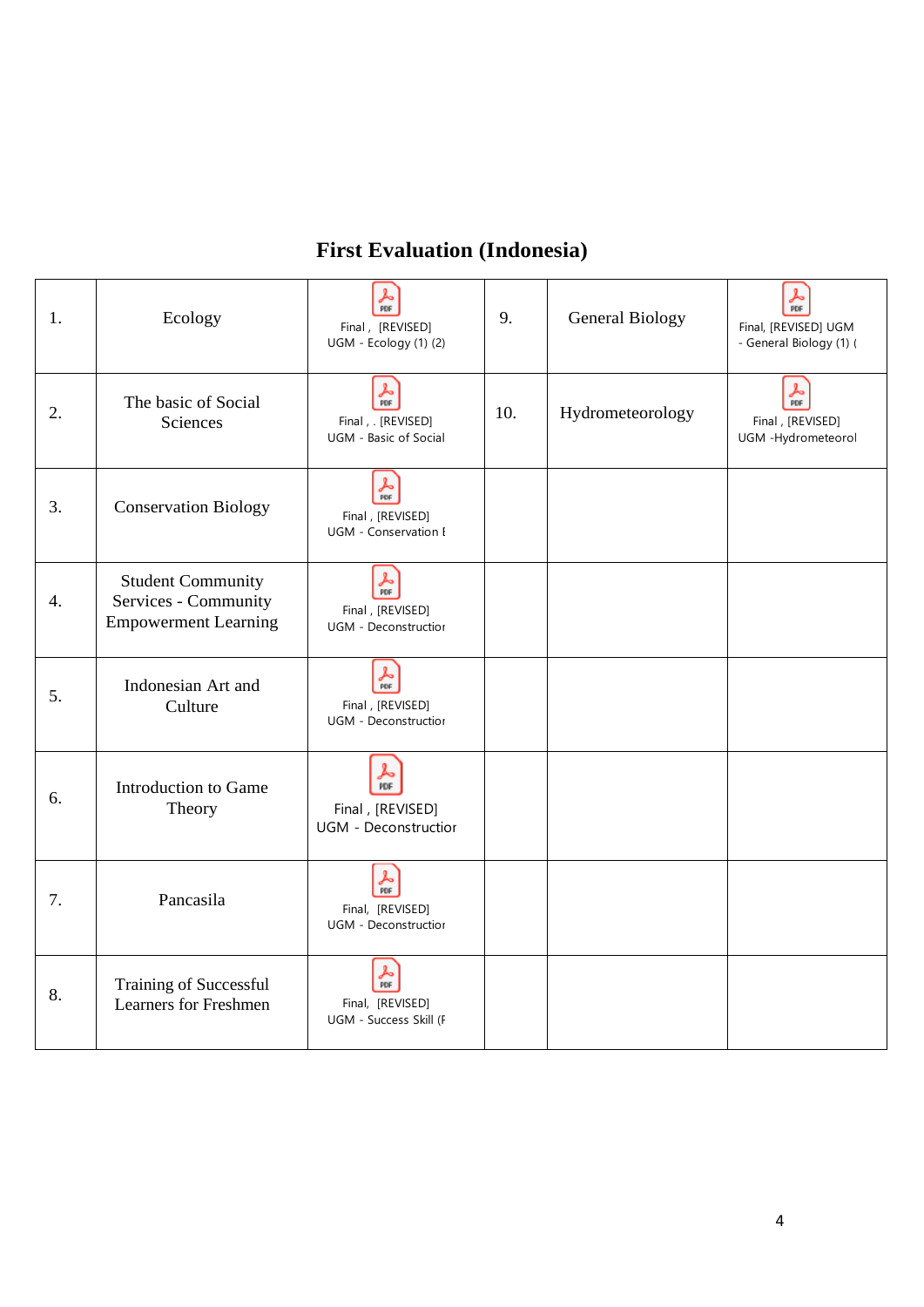### **Second Evaluation (Vietnam)**

| 1.  | Development studies                                           | PDF<br>[completed]<br>Development studies.                                      | 11. | Economic, Social<br>and<br>Environmental<br>Impact<br>Assessment | PDF<br>Environmental-social-<br>economic impact asse                    |
|-----|---------------------------------------------------------------|---------------------------------------------------------------------------------|-----|------------------------------------------------------------------|-------------------------------------------------------------------------|
| 2.  | Economic<br>anthropology                                      | حكم<br>PDF<br>[completed]<br>Economic Anthropolo                                | 12. | Internship 3                                                     | $\frac{1}{\rho_{DF}}$<br>INTERNSHIP 31.3.pdf                            |
| 3.  | Urban<br>Environmental<br>Management                          | <u>ኤ</u><br>[completed] Urban<br>environmental manag                            | 13. | Marketing<br>Strategy                                            | $\frac{1}{\text{PDF}}$<br>Marketing Strategy<br>syllabus - constructior |
| 4.  | <b>Biological Process</b><br>for environmental<br>engineering | $\frac{1}{\pi}$<br><b>Biological processes</b><br>for Env. Engineering_(        | 14. | Quality<br>Management                                            | $\frac{1}{\pi}$<br>Quality Management_<br>course syllabus_29032         |
| 5.  | <b>Business Law</b>                                           | $\frac{1}{\text{p}_{\text{DF}}}$<br>Business law syllabus<br>- construction.pdf | 15. | Introduction to<br>Sociology of<br>Education                     | ⅄<br>PDF<br>SOCIOLOGY OF<br><b>EDUCATION-Construc</b>                   |
| 6.  | Construction<br>Materials                                     | $\frac{2}{\pi}$<br>CE210U_Construction<br>Materials-New for ICT                 | 16. | Solid Waste &<br>Hazardous Waste<br>Management                   | $\frac{1}{\text{PDF}}$<br>Solid-and-hazardous<br>-waste-management_i    |
| 7.  | <b>Hydraulic Structures</b>                                   | S<br>PDF<br>CE405IU -<br><b>HYDRAULIC STRUCTU</b>                               | 17. | Technology-<br>Enhanced<br>Language<br>Learning                  | ⅄<br>PDF<br>TECHNOLOGY-ENHA<br>NCED LANGUAGE LEA                        |
| 8.  | <b>Module Community</b><br>organization and<br>development    | PDF<br><b>ICTeEfS COURSE</b><br><b>SYLLABUS TEMPLATE.</b>                       | 18. | <b>Fluid Mechanics</b>                                           | 人旷<br>CE205IU - FLUID<br>MECHANICS. EU proje                            |
| 9.  | Developmental<br>Psychology                                   | $\frac{1}{\text{p}_{\text{DF}}}$<br>Developmental<br>Psychology 30.03.2020      | 19. | Lifelong learning                                                | $\frac{1}{\rho_{DF}}$<br>Module Lifelong<br>Learning .pdf               |
| 10. | Environmental<br>Science                                      | $\frac{1}{\text{p}_{\text{DF}}}$<br>Environmental<br>science_Construction.µ     | 20. | Module Theory of<br>Education                                    | $\frac{1}{\rho_{DF}}$<br>[completed] Module<br>Theory of Ed.pdf         |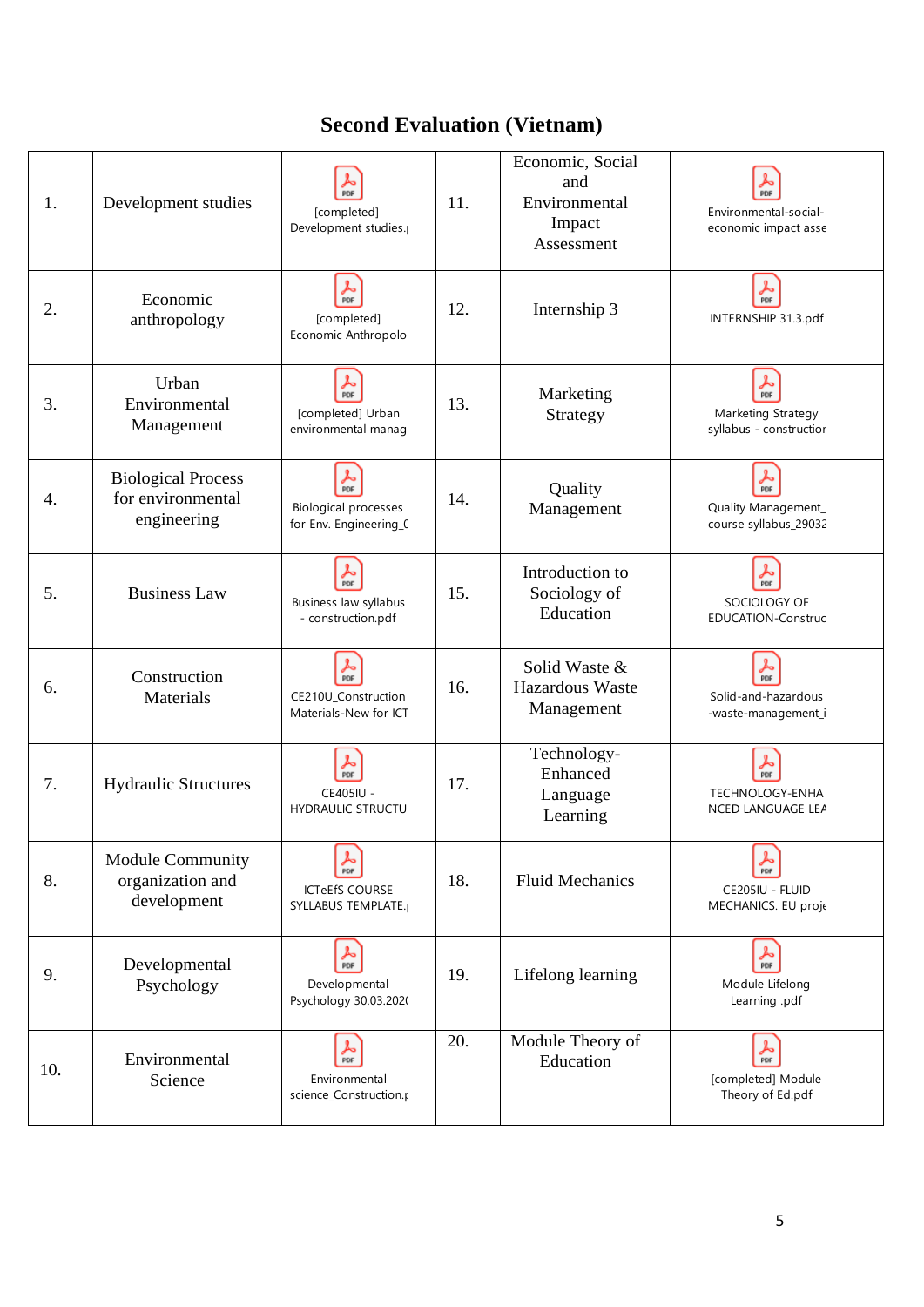## **Second Evaluation (Vietnam) "Continued"**

|--|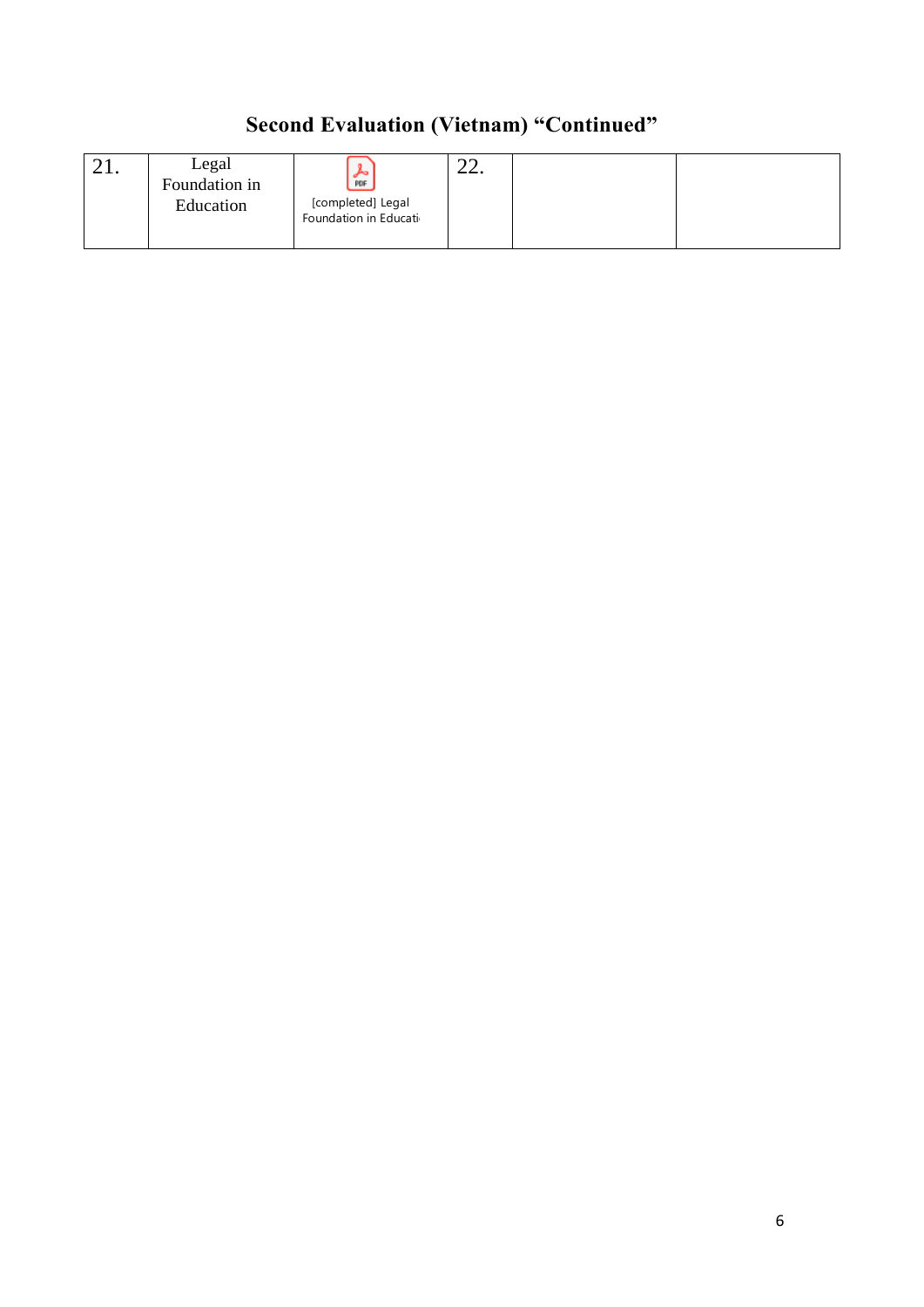### **Second Evaluation (Indonesia)**

| 1.               | Indonesian Art and<br>Culture         | $\frac{1}{PDF}$<br>1 Revised--<br>UGM_Reconstructed_I                  | 9. | Hydrometeorology | لحر<br>PDF<br>6 Revised --<br>UGM_Reconstructed_I |
|------------------|---------------------------------------|------------------------------------------------------------------------|----|------------------|---------------------------------------------------|
| 2.               | The Basic of Social<br>Sciences       | حكم<br>PDF<br>3 Revised --<br>UGM_Reconstructed_1                      |    |                  |                                                   |
| 3.               | <b>Conservation Biology</b>           | $\frac{1}{\rho_{\text{DF}}}$<br>4 Revised--<br>UGM_Reconstructed_I     |    |                  |                                                   |
| $\overline{4}$ . | <b>Students Community</b><br>Services | $\frac{1}{\text{p}_{\text{DF}}}$<br>5 Revised--<br>UGM_Reconstructed_9 |    |                  |                                                   |
| 5.               | Ecology                               | ん<br>PDF<br>7 Reviewed --<br>UGM_Reconstructed_I                       |    |                  |                                                   |
| 6.               | Pancasila                             | $\frac{1}{\rho_{\text{DF}}}$<br>8 Revised --<br>UGM_Reconstructed_F    |    |                  |                                                   |
| 7.               | <b>Introduction to Game</b><br>Theory | $\frac{1}{\rho_{DF}}$<br>9 Revised --<br>UGM_Reconstructed_I           |    |                  |                                                   |
| 8.               | General Biology                       | Ł,<br>PDF<br>10 Revised --<br>UGM_Reconstructed_0                      |    |                  |                                                   |